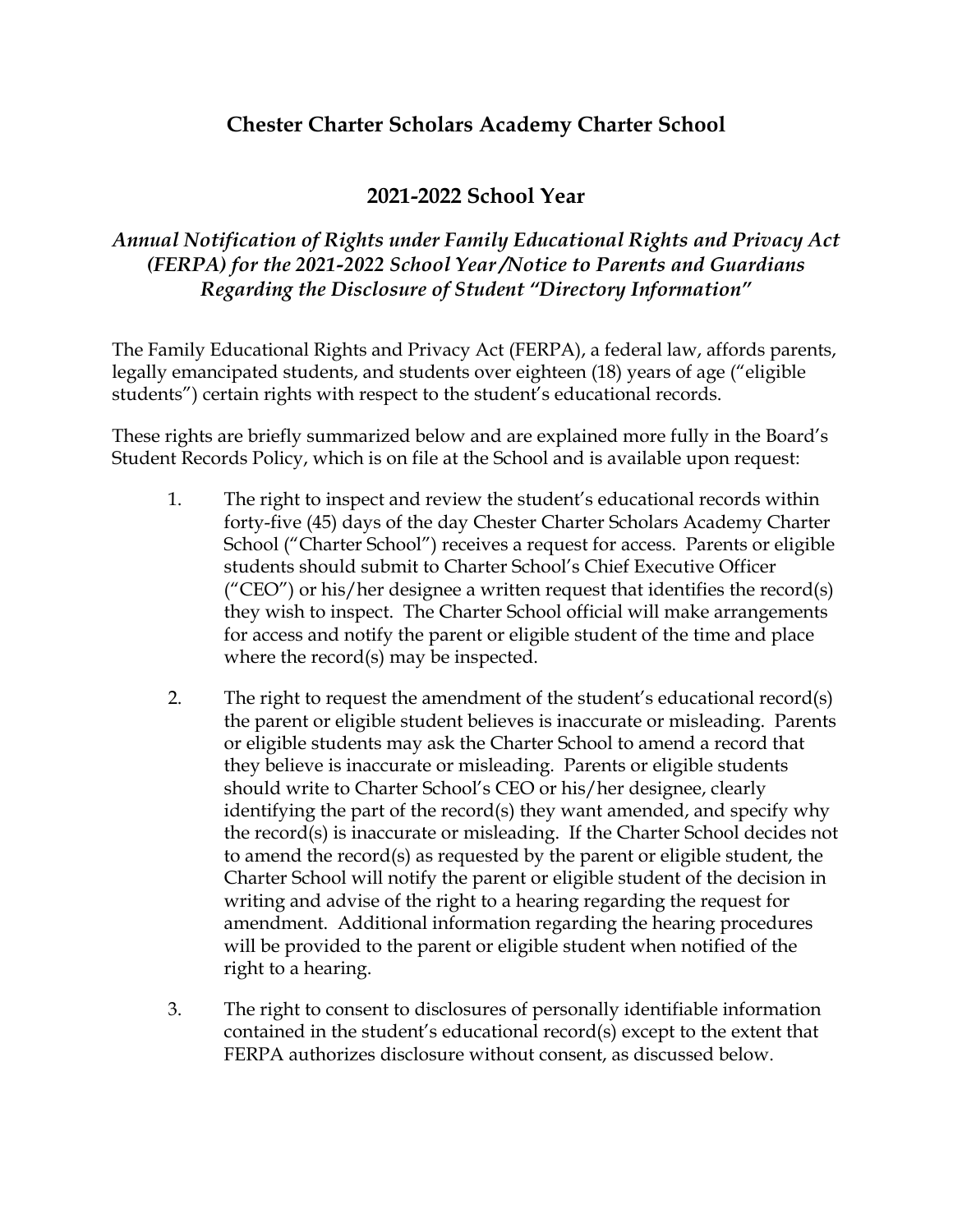4. The right to file a complaint with the U.S. Department of Education concerning alleged failures by the Charter School to comply with the requirements of FERPA. The name and address of the office that administers FERPA is:

> **Family Policy Compliance Office U.S. Department of Education 400 Maryland Avenue SW Washington, D.C. 20202-8520**

#### *Release of Records Without Consent*

Generally, the Charter School must have written permission from parents or eligible students in order to release any information from a student's education records. However, FERPA allows the Charter School to disclose that information without consent, to the following parties or under the following conditions:

- School officials with legitimate educational interests. A School Official may include a person employed by the school as an administrator, supervisor, instructor, or support staff member (including health or medical staff and law unit personnel); a person serving on the Board; a person or company with whom the Charter School has contracted to perform a special task (such as an attorney, auditor, medical consultant, or therapist); contractors, consultants, volunteers, and other outside service providers used by the Charter School; or a parent or student serving on official committee, such as a disciplinary or grievance committee, or assisting another Charter School official in performing his/her tasks. A School Official has a legitimate educational interest if the official needs to review an educational record(s) in order to fulfill his or her professional responsibility;
- Other schools, school systems, or institutions of postsecondary education to which a student is transferring;
- Authorized representatives of the U.S. Comptroller General, U.S. Attorney General, U.S. Secretary of Education, or State and local educational authorities. Disclosures may be made in connection with an audit or evaluation of Federal or State supported education programs, or for the enforcement of or compliance with Federal legal requirements that relate to those programs. The entities and officials identified here may re-disclose student information to outside entities and/or individuals that are designated as "authorized representatives" to conduct an audit or evaluation, or enforcement or compliance activity on their behalf. A designation of an "authorized representative," other than an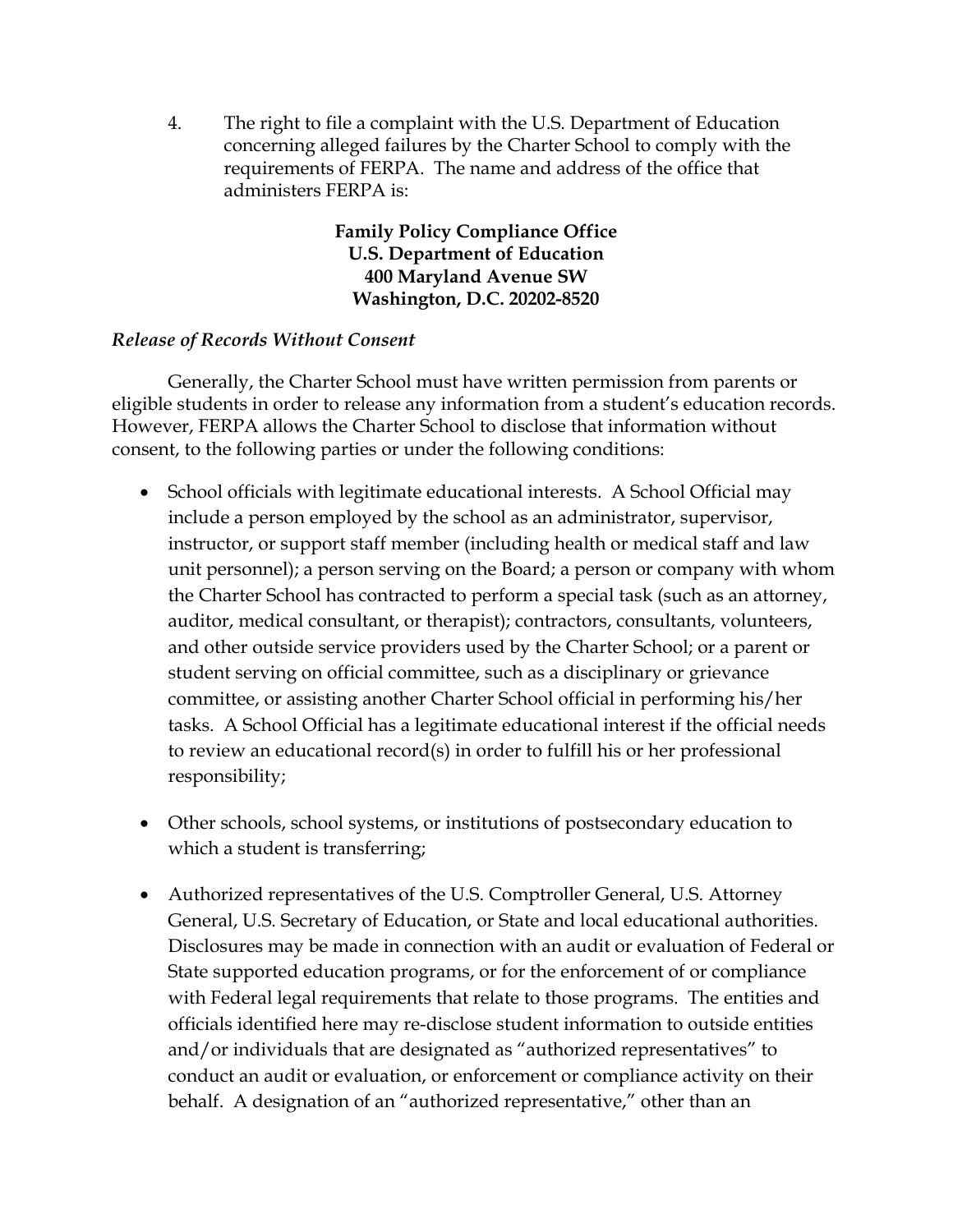employee, shall be memorialized in a written agreement. The same agreement shall contain provisions intended to guard the privacy of student information. Student records for children seven (7) years or older is exempt from the use of authorized representatives for agencies running programs to improve social, emotional and physical development;

- Appropriate parties in connection with financial aid for which a student has applied or has received, if the information is necessary to determine eligibility for aid, determine the amount of aid, determine the conditions of aid, or enforce the terms and conditions of aid;
- Organizations conducting certain studies for or on behalf of the school, to develop, validate or administer predictive tests; administer student aid programs; or improve instruction. The U.S. Comptroller General, U.S. Attorney General, U.S. Secretary of Education, or State and local educational authorities may re-disclose student information to organizations conducting studies identified here. Any re-disclosure of student information, whether by schools or the entities and officials identified here, requires a written agreement. The written agreement shall contain provisions intended to guard the privacy of student information;
- Accrediting organizations;
- To parents of dependent students for IRS tax purposes;
- To comply with a judicial order or lawfully issued subpoena;
- Appropriate officials in cases of health and safety emergencies; and
- State and local authorities within a juvenile justice system, pursuant to specific State law.

The Uninterrupted Scholars Act (USA) (Public Law 112-278), which was signed into law on January 14, 2013, amends FERPA in the following two ways:

1) Educational agencies and institutions are permitted to disclose a student's education records, without parental consent, to a caseworker or other representative of a State or local child welfare agency or tribal organization authorized to access a student's case plan ''when such agency or organization is legally responsible, in accordance with State or tribal law, for the care and protection of the student.''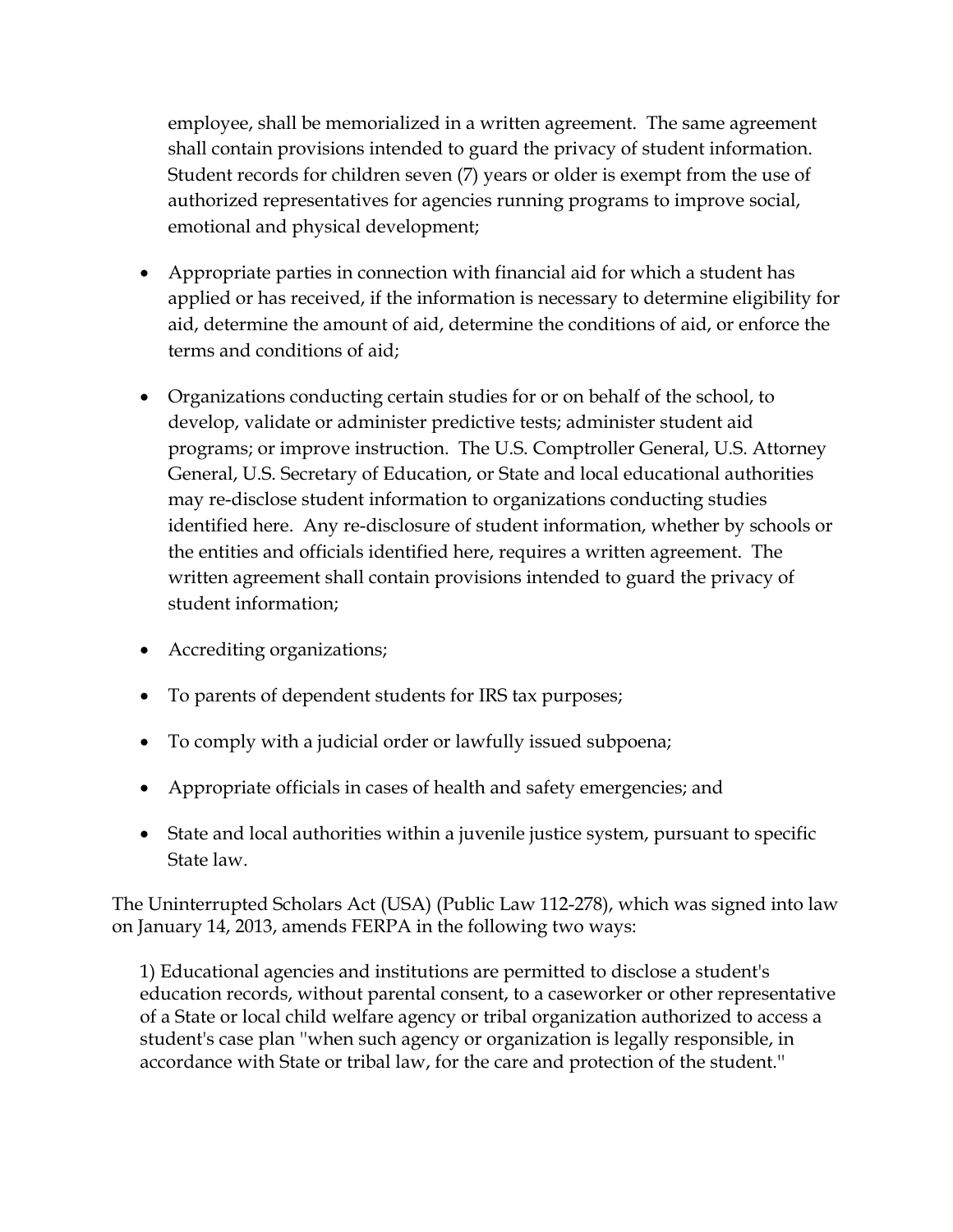2) Educational agencies and institutions are permitted to disclose a student's education records pursuant to a judicial order without requiring additional notice to the Parent by the educational agency or institution in specified types of judicial proceedings in which a parent is involved. The theory behind this change is that the Parent has already been informed by being involved in the child abuse, neglect, or dependency proceeding.

The child welfare agency can then disclose (or re-disclose) the records to "an individual or entity engaged in addressing the student's education needs." This individual or entity must be authorized to receive the records and the disclosure (or re-disclosure) must be consistent with State confidentiality law.

These changes to FERPA (and, consequently, to the confidentiality provisions applicable to Parts B and C of the IDEA), help in improving educational and developmental outcomes for children in foster care by providing those agencies that are legally responsible for such children access to specific information that is maintained by those agencies that provide early intervention or educational services to such children. More specifically, child welfare agency workers must develop a written case plan for each child in foster care, which includes the education records of the child, including the most recent information regarding:

- The names and addresses of the child's education providers;
- The child's grade level performance;
- The child's school record;
- Any other relevant education information the child welfare agency determines to be appropriate.

As part of the Student's Educational Stability Plan, which is revised when placing a child in foster care, or, when a child is changing foster care placements, the agency must consider the appropriateness of the child's current school and the proximity of that school to the foster care placement; and coordinate with the local educational agency to ensure the child can stay enrolled in his or her school of origin despite the foster care placement. However, if the child welfare agency determines it isn't in the child's best interests to stay in the same school, the agency must ensure that the child is immediately enrolled in a new school, and all the child's education records are provided to that new school.

Child welfare agencies must assure that each child receiving a Federal foster care payment is a full-time elementary or secondary school student (or is incapable of attending school due to a medical condition). Federal child welfare guidance encourages child welfare agencies to ensure that children are not only enrolled, but are actually attending school.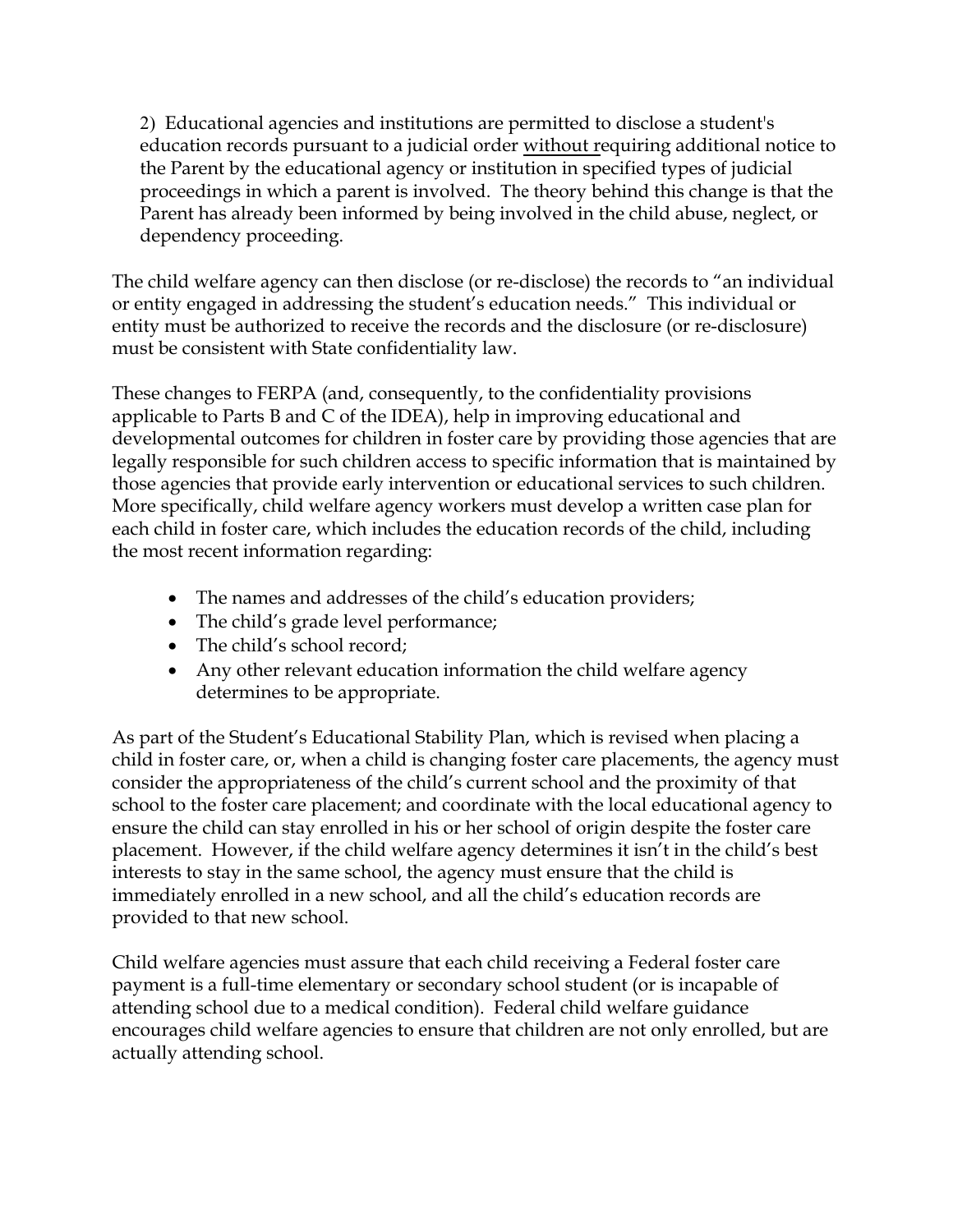The Charter School must maintain records of each request for access and disclosure of information from a student's education record(s), except for disclosures to school officials with legitimate educational interests, disclosures to parties with written consent from parents or eligible students, disclosures of Directory Information (discussed below), disclosures under select judicial orders or lawfully issued subpoenas, and disclosures to parents or eligible students. Parents and eligible students have a right to inspect and review the records of requests for access and disclosures.

## *Release of Directory Information*

Directory Information includes information contained in the educational record(s) of a student, which is not considered harmful or an invasion of privacy if disclosed, so that it may be disclosed without prior parental consent, unless parents or eligible students have advised the Charter School to the contrary in accordance with Charter School procedures. The primary purpose of Directory Information is to allow the Charter School to include this type of information from the student's educational records in certain school-related publications or notices.

The Charter School has designated the following information as directory information for the school year 2021-2022:

- Student Name
- Participation in officially recognized activities, clubs and sports
- Naming of Student to the National Honor Society
- Address
- Telephone listing
- Weight and height of members of athletic teams
- Electronic Mail Address
- Photograph
- Video
- Degrees, honors, awards received
- Date and place of birth
- Major field of study
- Dates of attendance
- Grade level
- The most recent educational agency or institution attended

Examples of how and where the school may disclose directory information include disclosing the directory information in the following, by way of example:

- Newsletters
- A playbill, showing student's role in a drama production
- The annual yearbook
- Graduation programs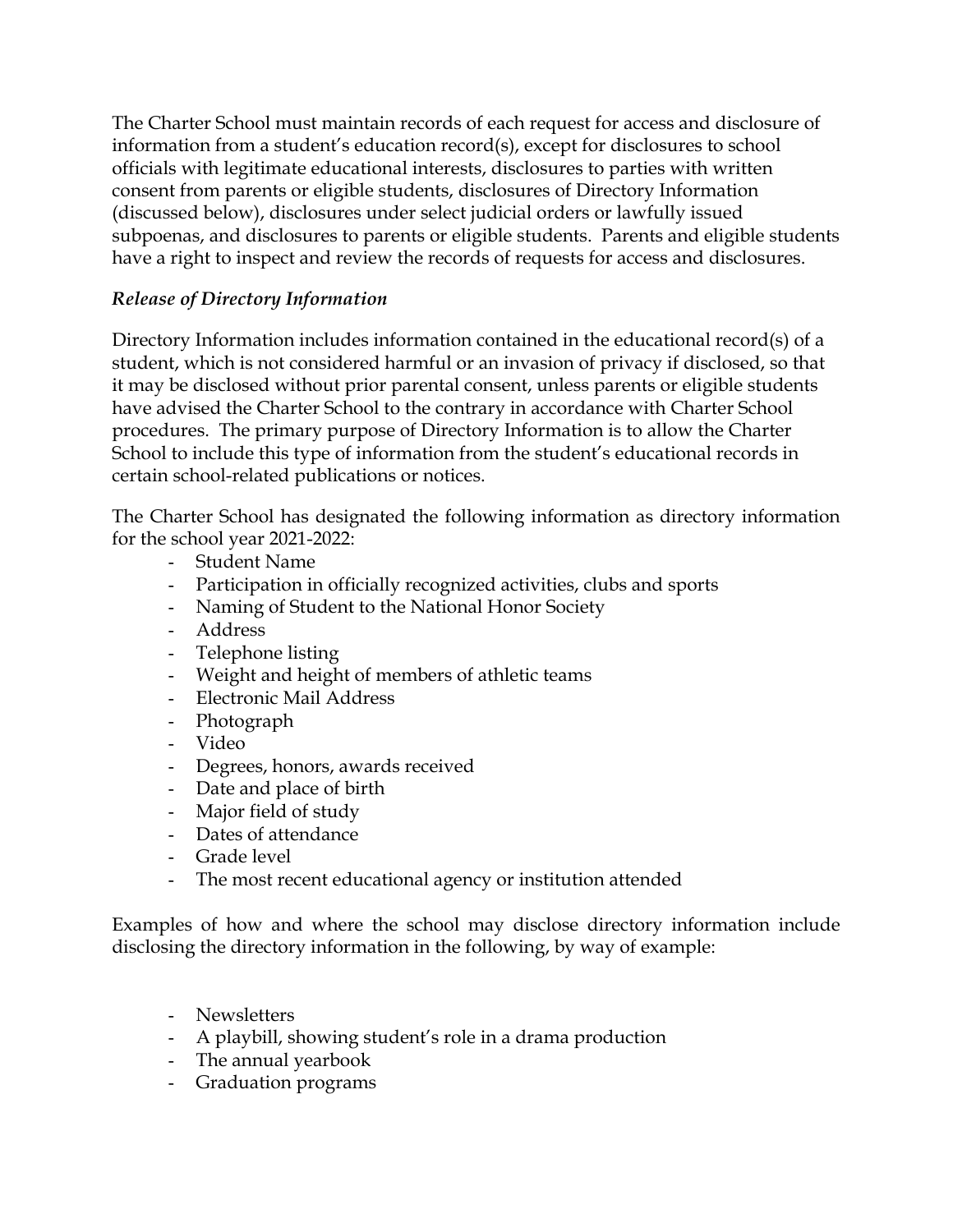- Sports activity sheets, such as for basketball showing weight and height of team members
- Companies or outside organizations that manufacture class rings or yearbooks
- Newspapers or other news sources

These examples are for illustration only and are not an exclusive list of the manner in which directory information may be disclosed. This provides you as a parent or eligible student with an opportunity to object in writing to any or all of those types of information that the School has designated as directory information. You have the right to refuse to permit the release by notifying the School in writing that you do not want any or all of those types of information to be designated as directory information for your child or yourself.

"Directory Information" for the 2021-2022 School Year also includes:

- Except for social security number, a student ID number, user ID, or other unique personal identifier used by a student for purposes of accessing or communicating in electronic systems, but only if the identifier cannot be used to gain access to education records except when used with one or more factors, such as a personal identification number (PIN), password or other factor known or possessed only by the authorized user; and
- Except for social security number, a student ID number or other unique personal identifier that is displayed on a student ID badge, but only if the identifier cannot be used to gain access to education records except when used with one or more factors, such as a PIN, password, or other factor known or possessed only by the authorized user.

Please note that an opt out of Directory Information disclosures does not prevent the Charter School from identifying a student by name or from disclosing a student's name, identifier or institutional e-mail address in class in which the student is enrolled. The right to opt out of Directory Information disclosures does not include a right to remain anonymous in class, and may not be used to impede routine classroom communications and interactions, whether class is held in a specified physical location or on-line through electronic communications. Likewise, an opt out of Directory Information disclosures does not prevent the Charter School from requiring a student to wear, to display publicly, or to disclose a student ID card or badge that exhibits information that the Charter School designated as "Directory Information" for the 2021-2022 School Year above.

**YOUR ACTION IS REQUIRED IF YOU WISH "DIRECTORY INFORMATION" NOT TO BE PUBLISHED.** Please submit any refusal with the types of information you wish removed from the list of Directory Information and mail your written objections on or before **September 4, 2020**, to the CEO of the Charter School.